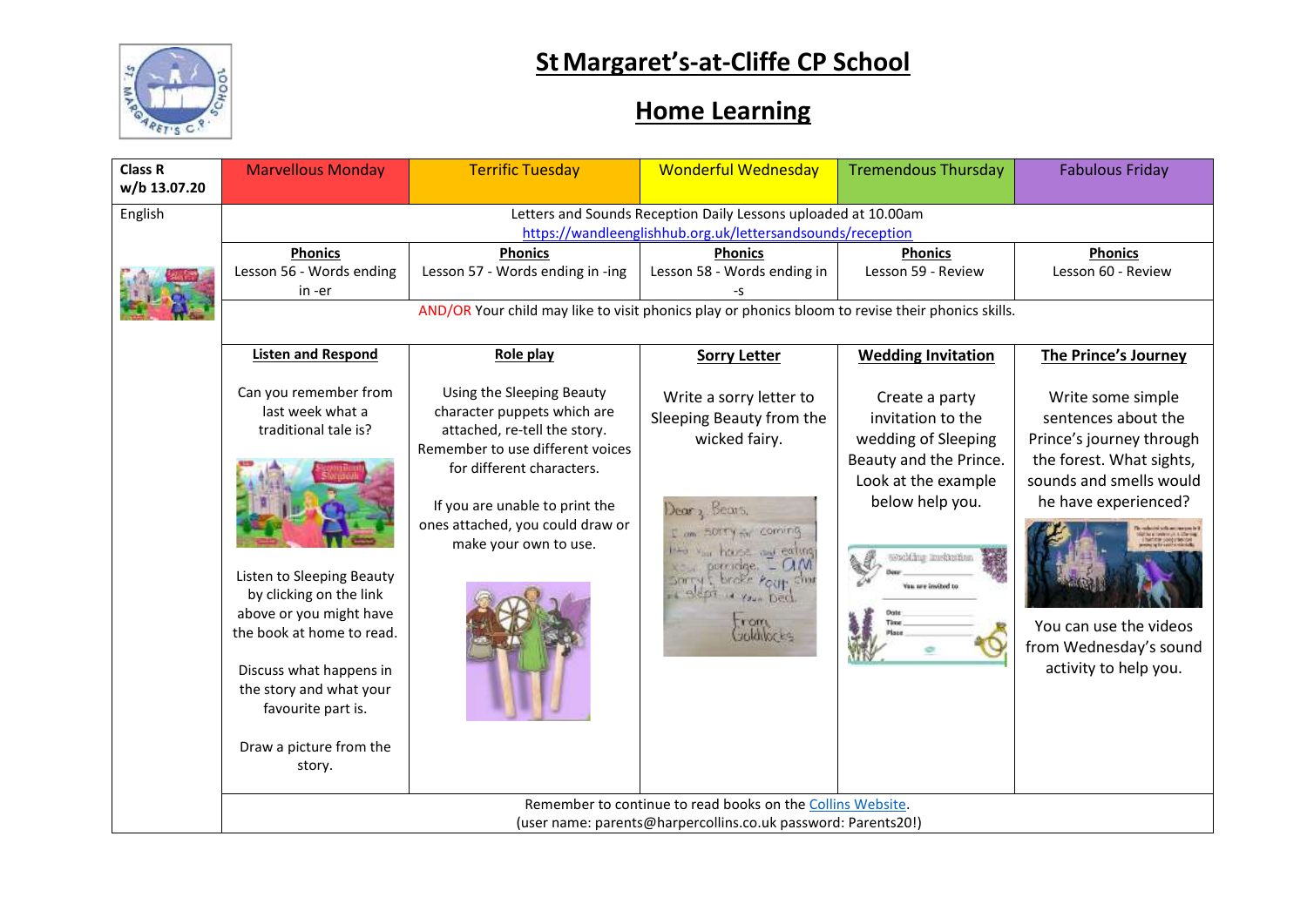| Mathematics | Count in 10s                                                                                                                                                                                                                                                                                                                              | <b>Double Trouble</b>                                                                                                                                                                                                                                                                                                                                                                                                                                | <b>Double Dots</b>                                                                                                                                                                                                                                                                                                                        | <b>Double Numicon</b>                                                                                                                                                                   | <b>Doubling Machine</b>                                                                                                                                                                                                                                                                                                                                                                                                                      |
|-------------|-------------------------------------------------------------------------------------------------------------------------------------------------------------------------------------------------------------------------------------------------------------------------------------------------------------------------------------------|------------------------------------------------------------------------------------------------------------------------------------------------------------------------------------------------------------------------------------------------------------------------------------------------------------------------------------------------------------------------------------------------------------------------------------------------------|-------------------------------------------------------------------------------------------------------------------------------------------------------------------------------------------------------------------------------------------------------------------------------------------------------------------------------------------|-----------------------------------------------------------------------------------------------------------------------------------------------------------------------------------------|----------------------------------------------------------------------------------------------------------------------------------------------------------------------------------------------------------------------------------------------------------------------------------------------------------------------------------------------------------------------------------------------------------------------------------------------|
|             | Click on the link below to<br>count in 10s'<br>Complete the counting in<br>10s worksheet attached.                                                                                                                                                                                                                                        | Click on the link below to watch<br>Double Trouble.<br>Get an amount of the same<br>object e.g 3 toy cars. You now<br>need to double it. To double a<br>number, you get the same<br>amount again. So you would<br>need 3 more cars. Count them<br>altogether to work out double 3,<br>which is 6. Keep doing this to<br>find doubles of different<br>numbers. You could use dice,<br>fingers, pencils, Lego, anything<br>you have enough of at home. | Go through the Ladybird<br>PowerPoint with an adult.<br><b>Ladybird Doubles to 20</b><br>Then complete the Ladybird<br>worksheet attached or<br>you might like to create<br>your own ladybird doubles<br>using finger painting.                                                                                                           | Go through the Numicon<br>PowerPoint with an<br>adult.<br><b>Counting Number Shapes</b><br>Doubles to 20<br>Then complete the<br>Numicon worksheet<br>attached.                         | Play the Doubling Machine<br>game. The PowerPoint is<br>attached.<br><b>Doubling Machine</b>                                                                                                                                                                                                                                                                                                                                                 |
|             | <b>Mindfulness Monday</b><br>Describe the kind fairies<br>in comparison to the<br>wicked fairy. Consider<br>how they look and<br>behave in the story.<br><b>Internet Safety</b><br>Read and discuss the<br>attached Tradition Tales<br><b>Internet Safety</b><br>PowerPoint with an adult.<br>Traditional Tales<br>ernet Safety Discussio | <b>Forest/Woodland Animals and</b><br><b>Habitats</b><br>Learn about different types of<br>wildlife which might be found<br>living in a forest/woodland<br>habitat.<br>Look at the PowerPoint attached<br>and click on the link below to<br>watch the video and complete<br>the activities.                                                                                                                                                          | <b>Sounds</b><br>What sounds can you hear<br>in the forest? Can you<br>replicate them using your<br>voice, objects or an<br>instrument?<br>Create a soundscape to<br>describe the Prince's walk<br>through the forest. Use the<br>3 videos below to help you.<br>They are very long, so just<br>listen to a small piece of<br>each video. | <b>A Knights Armour</b><br>Look at 'A Knights<br>Armour' PowerPoint,<br>which is attached. Draw<br>your own suit of armour<br>and try to label some of<br>it.<br><b>Knight's Armour</b> | <b>Fitness Friday</b><br><b>Forest Dance</b><br>Consider the animals that<br>live in the forest and move<br>like them at the correct<br>level. Consider how the<br>Prince moves through the<br>dark forest and how he<br>would fight through the<br>overgrowth to enter the<br>castle.<br>What actions would he have<br>used?<br>How would the trees move<br>in the wind? You could use<br>some of the music in<br>Wednesday's sound videos. |